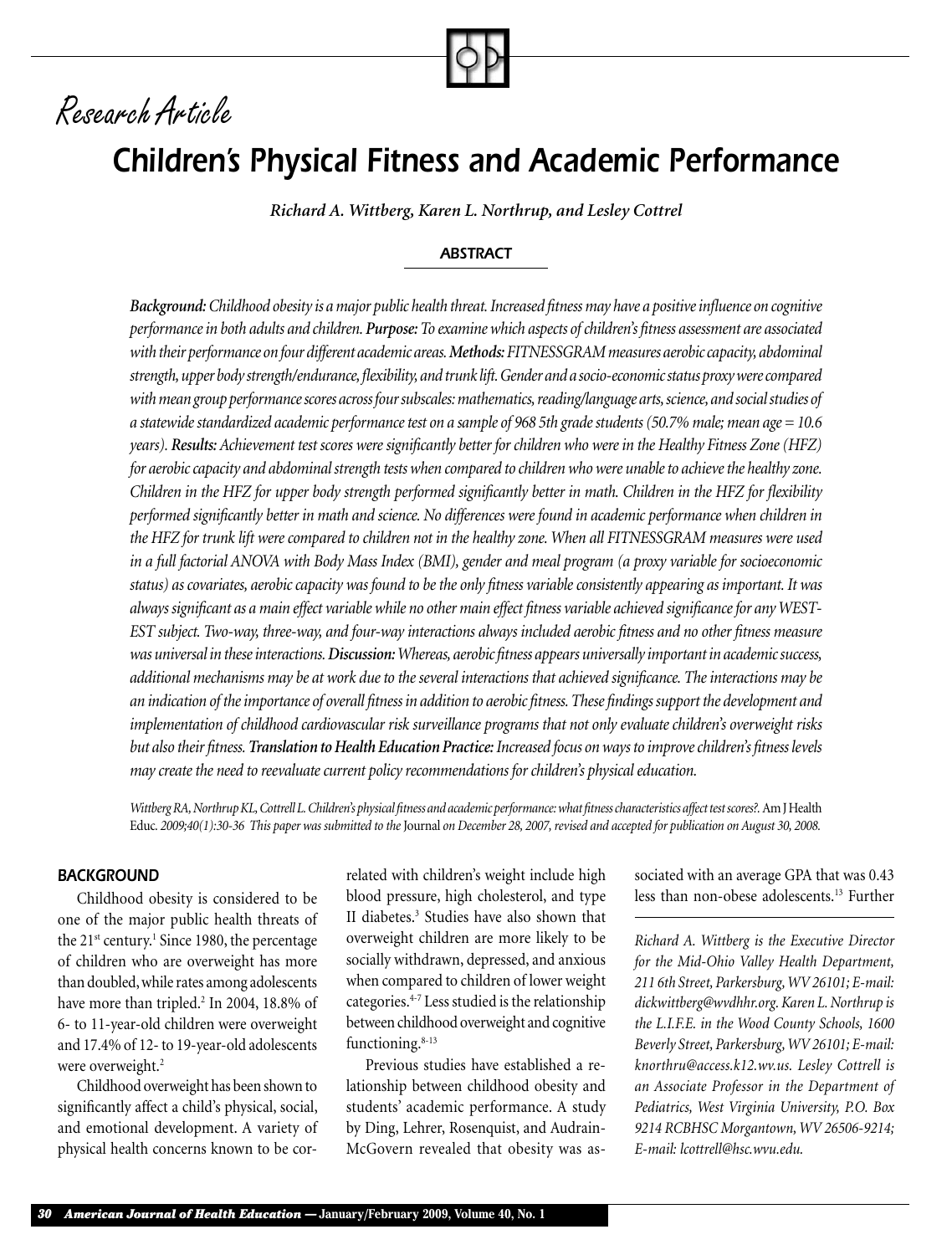

evidence was provided by Datar, Sturm, and Maganabossa who found significant differences in test scores by overweight status at the beginning of kindergarten and at the end of grade one.<sup>9</sup> These authors, however, argued that the differences in student academic performance scores could be explained by other individual characteristics such as parental education and home environment.

In related research, the restorative effects of physical activity on cognitive functioning have been described over the past two decades.15-20 For instance, Blomquist and Danner demonstrated that the group of adults (18-48 years old) who improved 15% or more in physical fitness improved significantly more on name recall than the group whose fitness remained stable.<sup>15</sup> Colcombe and colleagues demonstrated that physical exercise may slow aging effects and help people maintain cognitive abilities well into older age, resulting in decreased incidence of Alzheimer's and dementia.16 Likewise, Etnier and Berry showed significant improvements in cognitive function at three months with distance walked in older patients with Chronic Obstructive Pulmonary Disease (COPD).<sup>17</sup> Another study found that fitness at age 11 was significantly associated with successful cognitive aging at age 79.18 Furthermore, some researchers have hypothesized that the relationship between aerobic fitness and cognitive processes is more complex. They differ by age and type of cognitive processes, with tasks requiring strong attentional capacities being more affected.<sup>19</sup>

Although most of the work in this area has been conducted among older samples, a large study in California demonstrated significant differences in academic performance when the number of FITNESSGRAM tests for which the child was in the Healthy Fitness Zone (HFZ) was considered.<sup>20</sup> Specifically, the more tests for which the child was in the HFZ, the better the child's scores on California Standards Tests. The authors also found socioeconomic status (SES) to be a factor in academic success. They found that the relationship between fitness and academic achievement was especially strong for females and for higher SES students. Finally, they cautioned that causality that increased fitness caused a higher level of academic achievement could not be inferred. Cottrell et al. have shown that a collective model consisting of student gender, socioeconomic status (SES), and fitness explains a considerable amount of the variation in 5th graders' academic performance on the West Virginia Educational Standards Test (WESTEST).14 While this data set had Body Mass Index (BMI) data, this variable was not found to be significantly associated with any academic score when used in the above multivariate model, providing evidence that fitness may be a better predictor of academic achievement than BMI.

To improve the understanding of relationships between physical fitness and cognitive functioning among child samples, several remaining questions must be addressed. First, what are the specific areas of fitness accounting for differences in academic test scores? Multiple areas of fitness are assessed using standardized procedures, but not all types of fitness may be related to academic performance. Identifying particular areas of fitness would allow programs to target certain types of physical activity that might maintain or improve cognitive performance on school assessments. Second, do different fitness areas relate to different types of cognitive assessment? For instance, certain types of fitness may be more germane to mathematic ability than others related to science or social studies applications.

## *PURPOSE*

This study examines potential associations of some of the factors examined previously:14 SES, gender, student BMI, and the various fitness tests featured in the FITNESSGRAM, with children's academic performance on four standardized subscales: mathematics, reading/language arts, science, and social studies. Specifically, FITNESS-GRAM tests were explored individually to assess their effect on student academic performance after other variables (BMI, socio-economics, gender) are considered.

#### *Target Audience*

Participants were 5th grade students

enrolled in Wood County, a relatively rural, primarily Caucasian school district in West Virginia. A total of 968 students (50.7% male) ranging from age 9 to 13 (mean age 10.6 years) participated in this study through passive school-based consent process associated with the BMI screening. Fitness test score data from three schools were reported in the aggregate only, causing individual students to have missing FITNESSGRAM data. Subjects who had missing data for either WESTEST or FITNESSGRAM were eliminated from the data set, leaving 741 students in the analysis.

## *MATERIALS AND RESOURCES*

## *Children's Standardized Academic Test Scores*

The West Virginia Educational Standards Test (WESTEST) is completed annually by West Virginia children in grades 3-8 and 10 during a selected week in May. It is a criterion-based reference for academic performance, and is used to identify areas in need of additional instruction. WESTEST scores four areas of academic performance: reading/language arts, mathematics, science, and social studies. A student is given one of five possible classifications in each area: novice (scored as a "1"), partial mastery  $({}^{\alpha}2^{\nu})$ , mastery  $({}^{\alpha}3^{\nu})$ , above mastery  $({}^{\alpha}4^{\nu})$ , and distinguished mastery ("5"). An acceptable range of mastery in a given subject is considered to be a score greater than or equal to 3.

## *Children's Standardized Fitness Test Scores*

All students from kindergarten to the first year of high school are enrolled in physical education. FITNESSGRAM<sup>24</sup> is administered to all students in West Virginia grades 4-8 plus one high school year, except those students excused for reasons such as illness, injury, or long term absence. FIT-NESSGRAM utilizes criterion-referenced standards associated with good health in children to assess their fitness in six areas: aerobic capacity, abdominal strength and endurance, body composition, upper body strength and endurance, flexibility, and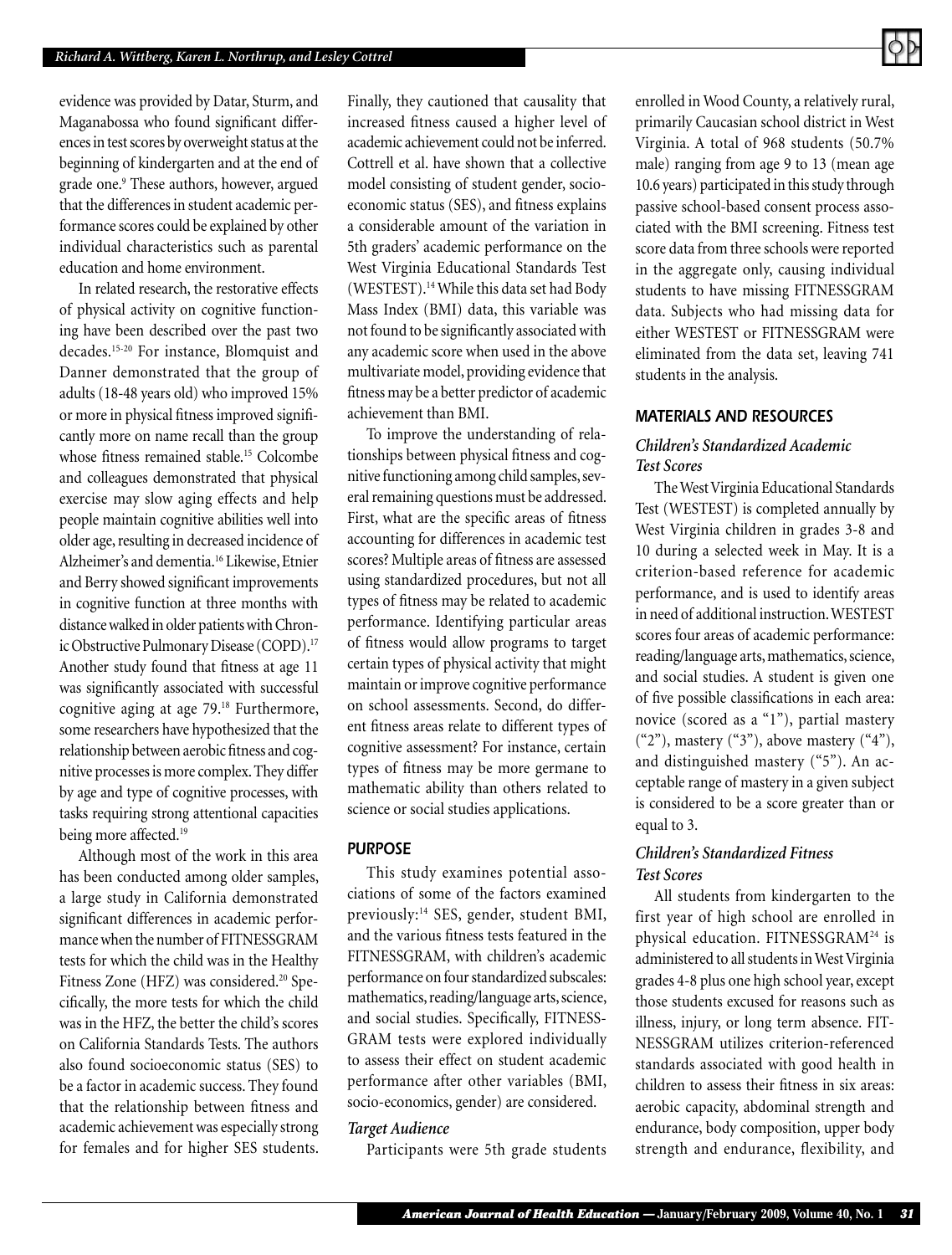

trunk extensor strength and flexibility. It is designed to complement Physical Best, a comprehensive physical education program that promotes lifelong physical fitness and activity. Validity/reliability of each assessment and the rationale behind the determination of the standards is explained in the FITNESSGRAM/ACTIVITYGRAM Reference Guide.<sup>25</sup>

Physical Best trainers provided in-service training to physical education (PE) teachers in FITNESSGRAM administration in October, 2005, and conducted follow-up discussion and review sessions in February and May, 2006. Physical Best and FITNESS-GRAM books and pacer CDs were provided. During the 2005-2006 school year, FIT-NESSGRAM was administered in PE class by school-assigned PE educators at the 19 elementary school sites during the winter and spring months. In those assessment areas with more than one option (such as choosing between the one mile run and the pacer test for aerobic fitness), testing choice was driven by available resources and teacher preference. Counting repetitions and correcting form/technique were accomplished through a combination of PE teacher observation and partner participation.

Performance on individual components was categorized into one of two groups. Children were either scored (1=Healthy Fitness Zone) where students met or exceeded the fitness target, or (0=Needs Improvement) where the student failed to meet the fitness target. For this study, body composition, which is part of FITNESSGRAM, was not scored in the above categories. CDC-defined BMI percentiles calculated in a separate health screening conducted from January through March, 2006<sup>14</sup> were used instead and analyzed as a continuous variable rather than the 1 or 0 option. Therefore, only five fitness variables were examined in this study. The following tests used are described in Table 1: (1) aerobic capacity (one mile run/ pacer); (2) Abdominal strength and endurance (curl-up); (3) upper body strength and endurance (push-up, modified pull-up, pullup, or flexed arm hang); (4) flexibility (backsaver sit and reach or shoulder stretch); and (5) trunk extensor strength and endurance (trunk lift).

#### *Data*

Fitness scores and BMI screening information were entered into a web-based application designed by the West Virginia Department of Education Office of Technology and Information Systems (OTIS). Information including child age, gender, WESTEST scores, and meal program status is routinely collected and managed in the West Virginia Education Information System (WVEIS). OTIS merged this information with the web-based application information in an Excel database. Meal program status (whether the child received a free lunch, a reduced cost lunch, or paid for their lunch) served as a proxy for SES. Other information about the participants' backgrounds and demographics (except for child age and gender) was not available. All descriptors were removed such as school ID number, student ID number, and student birth date prior to statistical analysis. These procedures were implemented at the county level and approved by the County Superintendent of Schools and West Virginia University Internal Review Board.

#### *Assessment Technique*

One-way analysis of variance (ANOVA) was used to compare means for children who were in the Healthy Fitness Zone for each individual fitness test with those in the Needs Improvement zone (NIz). An ANOVA model was used to examine the effects of the fitness tests (e.g., aerobic capacity) on students' academic proficiency (e.g., reading) after controlling for meal program (SES proxy), BMI and gender.

## *RESULTS*

#### *Student Fitness and Academic Performance*

The mean scores on the WESTEST subscales of reading/language arts, mathematics, science, and social studies for the present sample were 3.212, 3.337, 3.350, and 3.292, respectively. The majority of children performed within the Healthy Fitness Zone for each FITNESSGRAM component with 67.2% in the HFZ for aerobic capacity, 85.8% for abdominal strength, 72.5% for upper body strength, 86.0% for flexibility, and 91.1% for trunk lift.

## *Varying Effects of Fitness Areas on Academic Measures*

All children who were in the HFZ for aerobic capacity and abdominal strength scored significantly higher on every academic achievement test than those children who were in the Needs Improvement zone (Table 2). Mathematic scores were significantly higher among children who were in the HFZ for the upper body strength test and flexibility test. Science scores were also significantly higher for students in the HFZ for flexibility. There was no effect noted in the academic performance areas based on children's performances on the trunk lift test.

## *BMI, Soci-economic Status, Gender, and Fitness*

No association between BMI and meal program (SES) was found in this data set, meaning similar BMI distributions were found for all children regardless of their economic background. To see which fitness variable(s) was (were) most associated with academic success after BMI, gender, and SES variables are controlled, a full factorial analysis of variance was used for each academic achievement test using BMI, gender, and SES as covariates. Significant associations are presented in Table 3. Being in the HFZ for the aerobic capacity test was significantly associated with success in all WESTEST components. No other main effect fitness variables improved the model accounting for the variances in student academic achievement. Multiple interactions were noted for all academic achievement areas except math. Where found, aerobic capacity performance was a consistent variable in each of these variable interactions (Table 3).

#### *DISCUSSION*

This study provides evidence of an association between physical fitness and academic achievement. Children who were in the Healthy Fitness Zone for the FIT-NESSGRAM tests of aerobic capacity and abdominal strength were significantly more likely to master the WESTEST components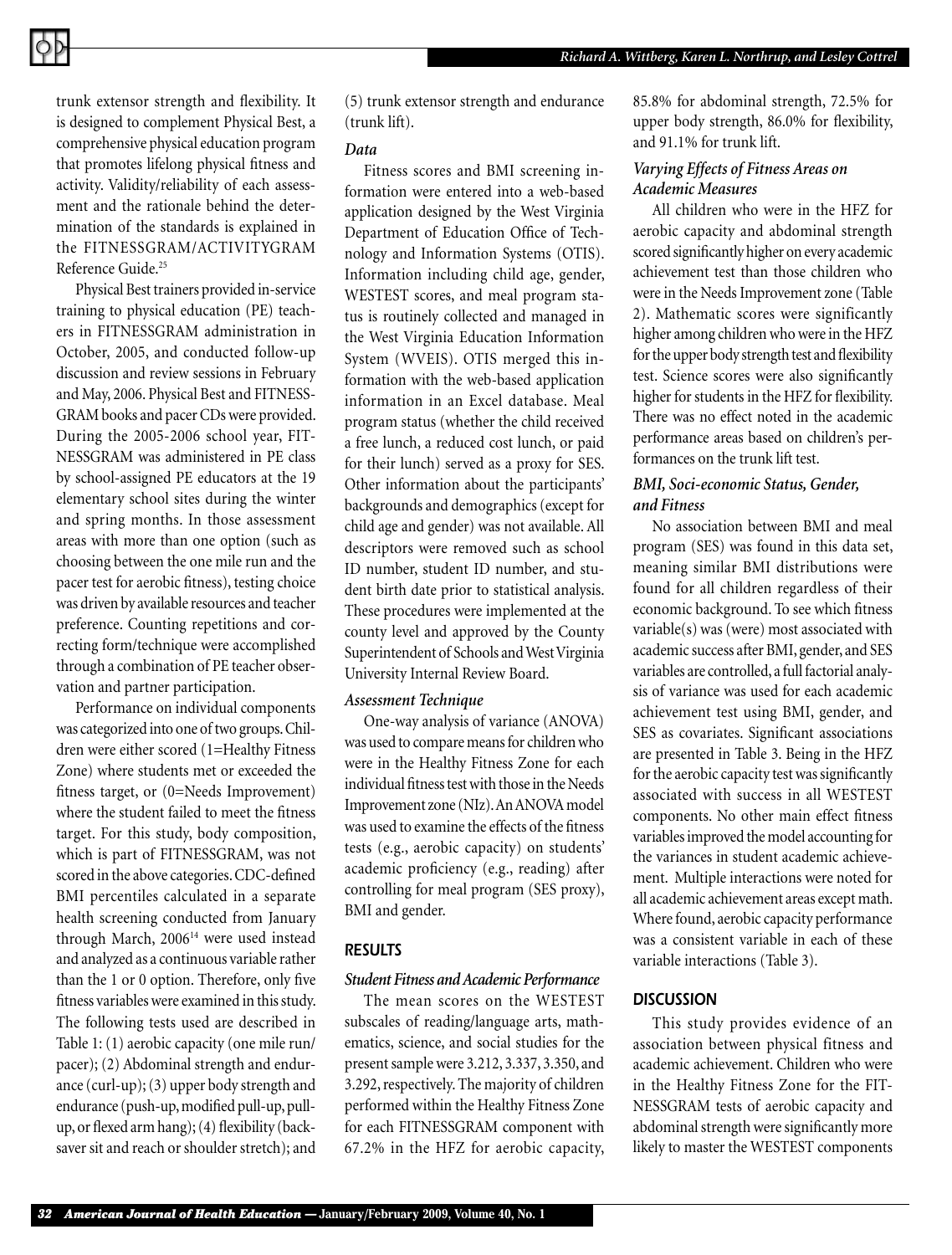

of reading/language arts, math, science and social studies than children who were in the Needs Improvement zone. Upper body strength and flexibility assessments were also found to be associated with particular academic achievement areas (i.e., upper body strength associated with children's mathematics performances and flexibility associated with mathematics and science performances). No associations were found between children's trunk lift performance and their WESTEST results. These findings provide further support to previous work suggesting that a fitter child is more likely to succeed in the academic environment.<sup>20</sup>

Among the various fitness measures, aerobic capacity was the only main effect variable that was associated with children's academic performances when all fitness variables were used in concert in a full factorial ANOVA. It was also the only variable, other than the SES proxy variable (meal program), that was significantly associated with every WESTEST component. Children's aerobic capacity reflects a relationship that has been studied in both animal models and human samples.<sup>15-19, 21, 22</sup> In summary, these findings reveal a positive association between aerobic capacity and improved cognitive functioning. Additional longitudinal findings like those described by Barnes, et al. demonstrate that aerobic capacity improvements directly affect older adults' performances on tasks assessing attention, verbal memory, and verbal fluency.<sup>26</sup> Several mechanisms have been proposed to support this relationship including issues related to improvements in endothelium-dependent vasodilation, increased oxygen supply to the brain, and decreased protein levels.<sup>21, 22</sup> To date, however, there has been limited work on this issue in terms of children's functioning. While the present findings support a connection between aerobic capacity and cognitive functioning, the mechanism for this relationship still remains unidentified among child samples.

There were several two-way, three-way, and four-way interactions that achieved significance. These interactions may point towards the importance of a "total body fitness" link with academic performance. Again, aerobic fitness was the only variable that was present in all interactions. Therefore, future work may continue to focus on this fitness variable as a central point to an overall total body fitness relationship. Flexibility was present in all but one interaction. Previous studies that focused on older adult samples have demonstrated a connection between improved muscle strength, mass, and increased energy. These performance measures and outcomes have also been associated with improved performance on minimental examinations and other cognitive tasks.23 Similar mechanisms could be present with children and support the findings presented here. The fact that interactions were important in science, reading/language arts, and social science test scores, but were not found for mathematics is very interesting and may indicate different brain functions being involved for these academic subjects. Alternatively, certain forms of academic application may be more susceptible to changes in one's energy level and muscle composition at an earlier time point. Additional work is needed prior to making conclusive statements about the significant association between these types of tasks and children's academic performance measures.

In the few studies that have focused on student fitness and academic performance,<sup>14,</sup> 20 FITNESSGRAM tests were examined together via a composite measure of fitness. The assumption was made that the effects of being in the HFZ in any sub-measure of fitness were additive in their relation to academic performance. The results of this study show that while children who achieved the HFZ for most of the FITNESSGRAM tests did significantly better on academic tests, one of the FITNESSGRAM tests (trunk lift) was not associated with academic performance. Furthermore, many of the remaining tests did not explain the variation in academic scores any better than one or two of the tests (specifically aerobic capacity). Thus, the different FITNESSGRAM tests do not appear to be additive in their relation to academic performance for this sample and the particular FITNESSGRAM component that was in the HFZ matters.

It is particularly noteworthy that BMI was not associated with academic achievement in the model. Even after looking at the different fitness tests separately and controlling for SES and gender, aerobic fitness and fitness interactions were a better predictor of academic success than BMI, which never achieved significance. This is more evidence that BMI is a symptom, not a disease, and that the focus needs to be on diet and activity as root causes.

There are several limitations of this study. The FITNESSGRAM tests were administered by different PE teachers across the school system. Despite training and review, there were most likely differences in how the assessments were conducted. FITNESSGRAM tests are scored as either in the HFZ or in the NIz; actual times (e.g., time for the mile run) or the number of repetitions (e.g., number of curl-ups completed) were not available. WESTEST results were categorical and actual scores on these tests were also not available. Tests like FITNESSGRAM and WESTEST are one-time events, and if a child was ill, or otherwise impaired, results would not be a reflection of their true ability to perform. All told, 23% of the students in the sample population missed at least one FITNESSGRAM test or WESTEST subject; or belonged to one of the three schools that did not provide individual fitness results, which could contribute to sampling error/ bias. Finally, students in the study were predominantly Caucasian and representative of an average West Virginia school district, but results may not translate well to other areas of the country with more ethnic diversity.

## *TRANSLATION TO HEALTH EDUCATION PRACTICE*

The role of schools is to prepare students for higher education, the world of work, and, ultimately, their role as responsible, productive citizens. The present findings may have significant implications for school policy and public health in terms of the possibilities for physical activity interventions. One of the main reasons listed for reducing an emphasis on physical activity and physical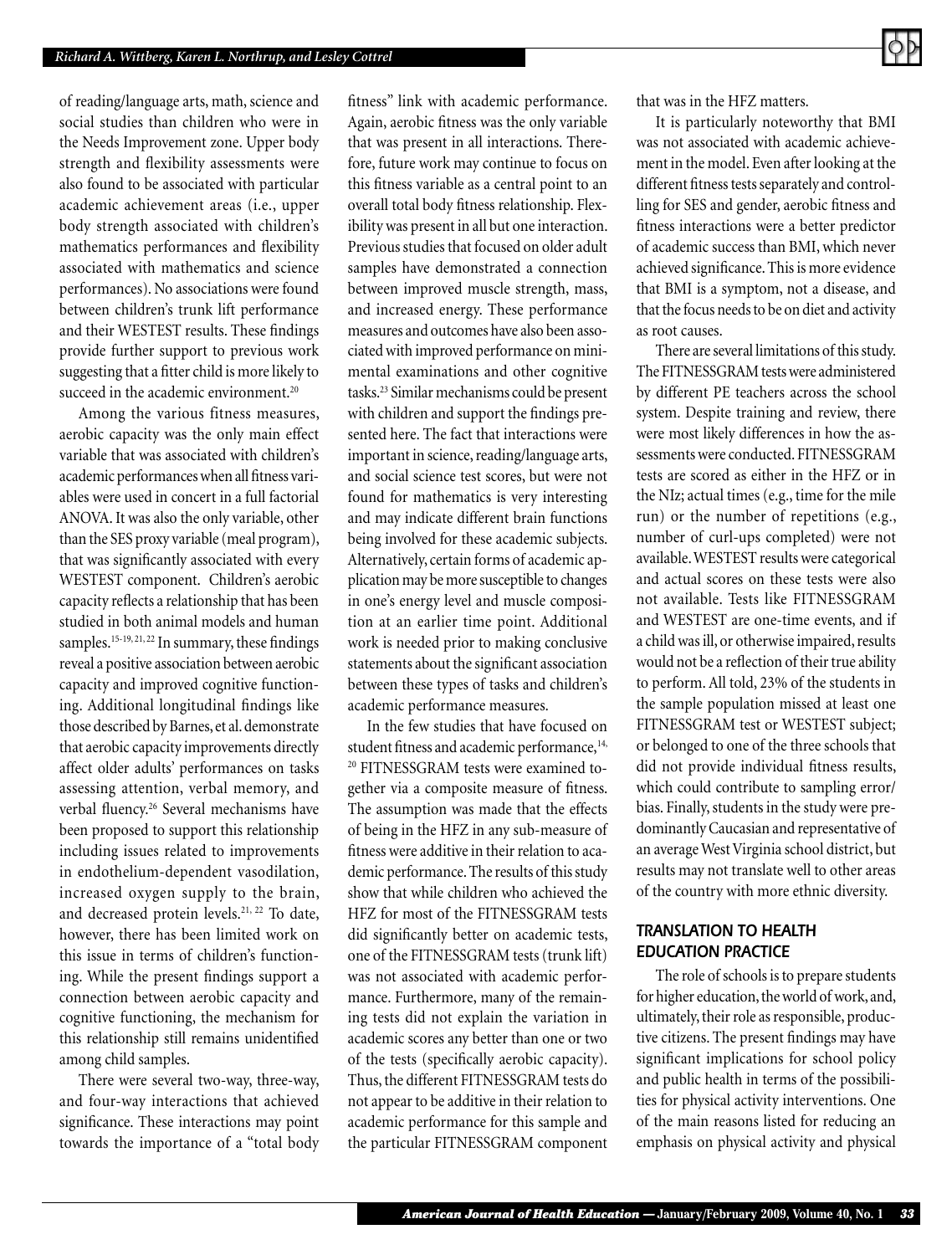

| Table 1. FITNESSGRAM Updated Third Edition                                                                                                                                                                                                       |                                                                                                                                                                                                                                                                                                                                                                                                                                                                                                 |  |  |  |  |  |
|--------------------------------------------------------------------------------------------------------------------------------------------------------------------------------------------------------------------------------------------------|-------------------------------------------------------------------------------------------------------------------------------------------------------------------------------------------------------------------------------------------------------------------------------------------------------------------------------------------------------------------------------------------------------------------------------------------------------------------------------------------------|--|--|--|--|--|
| FITNESSGRAM Test                                                                                                                                                                                                                                 | Description and Healthy Zone Thresholds                                                                                                                                                                                                                                                                                                                                                                                                                                                         |  |  |  |  |  |
| Aerobic Capacity<br>Pacer<br>One mile run                                                                                                                                                                                                        | The student is expected to run back and forth across a 20-meter space at a pace defined on a beep-<br>only or music audiotape and which gets faster each minute. If student gets to the other side before<br>the pacing beep, he or she must wait until the beep to run back. The student is stopped when he/<br>she does not reach the line the 2nd time before the beep.<br>10 yr. girls - 7 circuits<br>10 yr. boys - 23 circuits<br>11 yr. boys - 23 circuits<br>11 yr. girls - 15 circuits |  |  |  |  |  |
|                                                                                                                                                                                                                                                  | The student is expected to run one mile as fast as he/she is able. Walking is permitted if the student<br>cannot run the entire distance.<br>10 yr. boys - 11:30<br>10 yr. girls - 12:30<br>11 yr. girls - 12:00<br>11 yr. boys $- 11:00$                                                                                                                                                                                                                                                       |  |  |  |  |  |
| Abdominal Strength & Endurance<br>Curl-up<br>The student is expected to complete as many defined-form curl-ups as he/she is able at a gauged<br>cadence of about 1 curl-up every 3 seconds. The student stops after completing 75 curl-ups, when |                                                                                                                                                                                                                                                                                                                                                                                                                                                                                                 |  |  |  |  |  |
|                                                                                                                                                                                                                                                  | he/she can no longer continue, or when a 2nd form correction is made.<br>Either boy or girl:<br>$10$ yrs. $-12$<br>$11$ yrs. $-15$                                                                                                                                                                                                                                                                                                                                                              |  |  |  |  |  |
| Upper Body Strength & Endurance<br>90-degree push-up                                                                                                                                                                                             | The student is expected to complete as many defined-form 90-degree push-ups as he/she is able<br>at a pace of 1 push-up every 3 seconds. The student is stopped when a second form correction is made.<br>10-yr. girls $-7$<br>10 yr. boys $-7$<br>11-yr. girls $-7$<br>11 yr. boys $-8$                                                                                                                                                                                                        |  |  |  |  |  |
| Modified pull-ups                                                                                                                                                                                                                                | The student is expected to complete as many defined-form modified pull-ups as he/she is able and<br>with rhythmical, continuous movement. The student is stopped when a second form correction is made.<br>10-yr. girls $-4$<br>10 yr. boys $-5$<br>11-yr. girls $-4$<br>11 yr. boys $-6$                                                                                                                                                                                                       |  |  |  |  |  |
| Pull-ups                                                                                                                                                                                                                                         | The student is expected to complete as many defined-form complete pull-ups as he/she is able.<br>Either boy or girl:<br>10 or 11 yrs. $-1$                                                                                                                                                                                                                                                                                                                                                      |  |  |  |  |  |
| Flexed arm hang                                                                                                                                                                                                                                  | The student is expected to hang with the chin above the bar as long as he/she is able. The student<br>is stopped when student's chin touches the bar, his/her head tilts back to keep the chin above bar, or the chin falls below the bar.<br>Either boy or girl:<br>10 yrs. - 4 seconds<br>11 yrs. $-6$ seconds                                                                                                                                                                                |  |  |  |  |  |
| Flexibility<br>Back-saver sit & reach                                                                                                                                                                                                            | The student is expected to reach along a measuring scale of the test apparatus in a defined-form<br>position with both the right and left sides of the body.<br>10 yr. girls $-9$ "<br>$Boys - 8"$                                                                                                                                                                                                                                                                                              |  |  |  |  |  |
| Shoulder stretch                                                                                                                                                                                                                                 | 11 yr. girls $-10$ "<br>$Boys - 8"$<br>The student is expected to touch the fingertips together behind the back by reaching over the<br>shoulder and under the elbow.<br>10/11 yr. boys & girls - touch fingers.                                                                                                                                                                                                                                                                                |  |  |  |  |  |
| Trunk extensor strength & flexibility<br>Trunk lift                                                                                                                                                                                              | The student is expected to lift the upper body off the floor from a prone, defined-form position and<br>hold that position for measurement.<br>10 / 11 yr. boys & girls - 9"                                                                                                                                                                                                                                                                                                                    |  |  |  |  |  |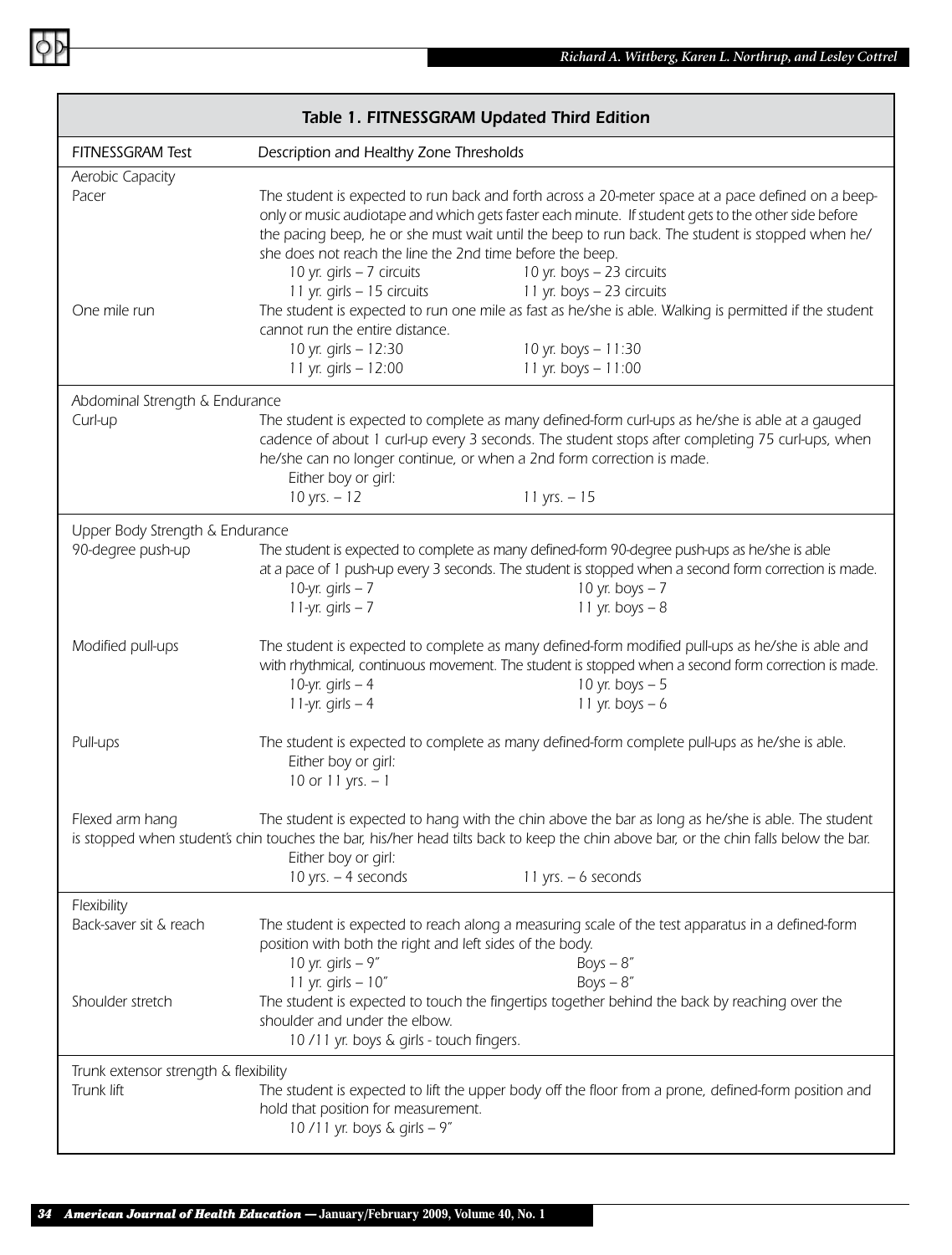

|                     |                       |    | Mean   | Academ, means for fitness |               |
|---------------------|-----------------------|----|--------|---------------------------|---------------|
| Source              | Dependent Variable    | Df | Square | F Ratio                   | test NIz/HFZ^ |
| Aerobic Capacity    | Reading/language arts |    | 10.62  | $14.13***$                | 3.09/3.34     |
| Test total = $741$  | <b>Math</b>           |    | 23.12  | 28.06***                  | 3.14/3.51     |
| # in HFZ = $498$    | Science               |    | 11.44  | $19.39***$                | 3.25/3.47     |
| % in HFZ = $67.2\%$ | Social Studies        |    | 8.50   | $11.99**$                 | 3.20/3.40     |
| Abdominal Strength  | Reading/language arts |    | 10.03  | $13.34***$                | 2.97/3.31     |
| Test total = $741$  | Math                  |    | 20.34  | $24.57***$                | 2.98/3.46     |
| # in HFZ = $636$    | Science               |    | 4.87   | $6.58**$                  | 3.20/3.43     |
| % in HFZ = 85.8%    | Social Studies        |    | 8.70   | $11.12**$                 | 3.07/3.38     |
| Upper Body          | Reading/language arts |    | .293   | 0.38                      | 3.23/3.27     |
| Test total = $741$  | Math                  |    | 4.67   | $5.51*$                   | 3.26/3.44     |
| # in $HFZ = 537$    | Science               |    | 1.06   | 1.42                      | 3.34/3.42     |
| % in HFZ = 72.5%    | Social Studies        |    | 0.01   | 0.01                      | 3.33/3.34     |
| Flexibility         | Reading/language arts |    | 1.31   | 1.71                      | 3.15/3.27     |
| Test total = $741$  | Math                  |    | 8.41   | $9.97**$                  | 3.13/3.43     |
| # in HFZ = $637$    | Science               |    | 4.72   | $6.38**$                  | 3.20/3.43     |
| % in HFZ = $86.0\%$ | Social Studies        |    | 1.52   | 1.92                      | 3.22/3.35     |
| Trunk Lift          | Reading/language arts |    | 2.40   | 1.82                      | 3.08/3.28     |
| Test total = $741$  | Math                  |    | 1.55   | 1.82                      | 3.24/3.40     |
| # in HFZ = $675$    | Science               |    | 0.03   | 0.04                      | 3.38/3.40     |
| % in HFZ = $91.1\%$ | Social Studies        |    | 0.02   | 0.02                      | 3.32/3.33     |

#### *Table 2. ANOVA Results with Fitness Variable Effects on Academic Performance*

\* - significant at 0.05 level; \*\* - significant at .01 level, \*\*\* - significant at 0.001 level

^ - NIz – Needs Improvement zone, HFZ – Healthy Zone Zone

education in schools is the intense pressure to increase curriculum instruction for the purpose of improving standardized test scores.<sup>1</sup> This study gives evidence that this strategy may be counter-productive.

The results of this study indicate that aerobic training has a significant association with academic performance and that general fitness training may also be involved. This raises the possibility that a child's chances for academic success could be improved by increasing fitness. Aerobic fitness has been shown to influence the cognitive function of older adults and it has been hypothesized that these gains may not be in a good doseresponse relationship with aerobic capacity.17 They suggest that the biggest gains in cognitive ability may happen early in an exercise program as opposed to increasing aerobic fitness leading to higher cognitive gains. This is encouraging because cognitive gains can happen fairly quickly after taking up an exercise program. If this is true with children, academic performance may not increase with increasing aerobic fitness. Instead, there may be a threshold similar to the "healthy zone/needs improvement" classification of the FITNESSGRAM that denotes the benefit. Policy modifications increasing the amount and type of physical activity during school days may be reconsidered given these and future findings.

#### *REFERENCES*

1. Lee SM. The role of cchools in preventing childhood obesity. *President's Council on Physical Fitness and Sports Research Digest*, November, 2006.

2. Ogden CL, Carroll MD, Curtin LR, Mc-Dowell MA, Tabak CJ, Flegal KM. Prevalence of overweight and obesity in the United States. *JAMA*. 2006;288:1549-1555.

3. American Academy of Pediatrics Committee on Nutrition (APA). Prevention of pediatric overweight and obesity. *Pediatrics*. 2003;112(2):424-430.

4. Fuerst DR, Rourde BP. Psychosocial functioning of children: relations between personality subtypes and academic achievement. *J Abnorm Child Psychol*. 1993;21:597-607.

5. Powell CL, Arriola KRJ. Relationship between psychosocial factors and academic achievement among African American students. *J Educ Res*. 2003;96:175-181.

6. Livaditis M, Zaphiriadis K, Samakouri M, Tellidou C, Tzavaras N, Zenitidis K. Gender differences, family and psychological factors affecting school performance in Greek secondary school students. *Educ Psychol*. 2003;23:223-31.

7. Aluja A, Blanch A. The children's depression inventory as predictor of social and scholastic competetance. *Eur J Psychol Assess*. 2002;18:259-74.